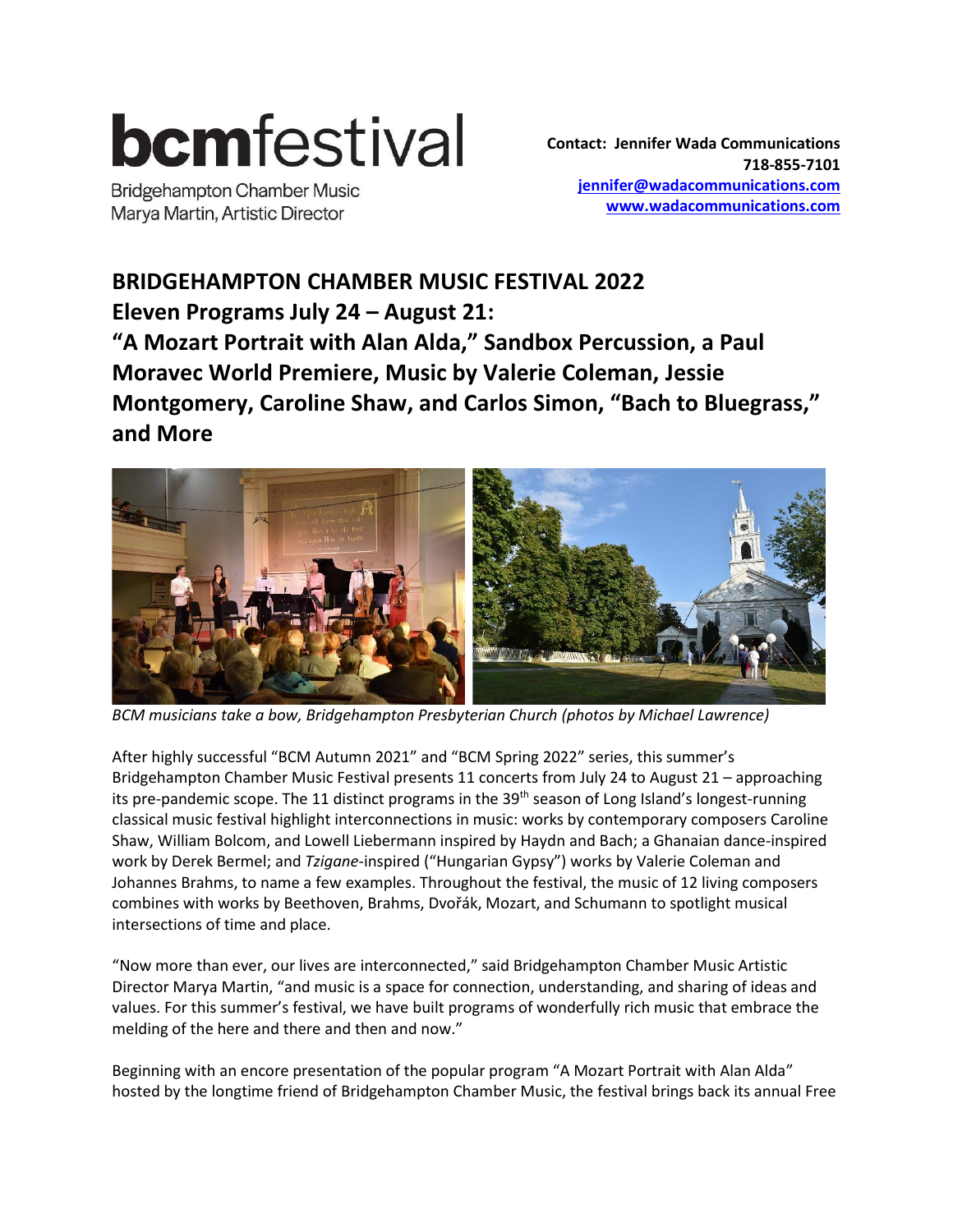Outdoor Concert, this year featuring the exciting ensemble Sandbox Percussion. In succeeding programs, Caroline Shaw's *Entr'acte* for String Quartet (that was inspired by a Haydn quartet) joins works by Mozart and Shostakovich; and a program with Valerie Coleman's *Tzigane* for Wind Quintet and Brahms's Piano Quartet in G minor that concludes with a rollicking "Tzigane" movement, also features Lowell Liebermann's Fantasy on a Fugue by J. S. Bach for Wind Quintet and Piano.

Carlos Simon's *Be Still and Know* for Piano Trio and Brahms's Piano Quartet in C minor share a program with the world premiere of a BCM-commissioned work by Paul Moravec (that itself is inspired by a previous work Moravec wrote for Marya Martin); BCM's annual concert at the Parrish Art Museum features music by Valerie Coleman and Derek Bermel along with works by Mozart, Sibelius, Zemlinsky, and Françaix; and the festival's annual Wm. Brian Little Concert is titled "Bach to Bluegrass," showcasing violinist Tessa Lark, who has feet in both those worlds.

The festival's lineup also features music by contemporary composers Eric Ewazen, Jessie Montgomery, and Tian Zhou. (See complete programs below.) The festival's annual benefit, a concert with cocktails and dinner, is back at the Atlantic Golf Club, and the Wm. Brian Little Concert, an event with wine and hors d'oeuvres, takes place in the Channing Sculpture Garden.

As always, the festival's roster of artists comprises one of the best multi-generational groups of chamber musicians to be found anywhere. Led by flutist and festival founder Marya Martin, this summer's BCM musicians are James Austin Smith, oboe; Bixby Kennedy, clarinet; Stewart Rose, horn; Ben Beilman, Stella Chen, Chad Hoopes\*, Ani Kavafian, Kristin Lee, Tessa Lark, Anthony Marwood, Amy Schwartz Moretti, Tien-Hsin Cindy Wu, violin; Ettore Causa, Matthew Lipman, Melissa Reardon, and Cong Wu, viola; Nick Canellakis, Leland Ko\*, Mihai Marica, David Requiro, and Peter Stumpf, cello; Donald Palma, bass; Michael Brown, Zoltán Fejérvári\*, David Fung, Gilles Vonsattel, Ying Li\*, and Zhu Wang\*, piano; Frank Vignola\*, guitar; Alan Alda, narrator; and the ensemble Sandbox Percussion\*. (Those marked with an asterisk are making their BCM debuts.)

#### **Bridgehampton Chamber Music**

"This longtime East End festival, directed by the flutist Marya Martin, has flourished by offering concerts both effervescent and distinguished," said The New Yorker. In the 38 years since its founding, Bridgehampton Chamber Music has become known for presenting a broad range of music performed by some of the best musicians in the world in one of the most beautiful seaside settings on the East Coast. With autumn and spring mini-series joining the summer festival, Bridgehampton Chamber Music offers programs almost year-round.

*BCM Festival*: Usually comprising more than a dozen events over four weeks, the summer festival has developed a loyal core audience among local residents and summer visitors since it began with four artists in two concerts in the intimate setting of the Bridgehampton Presbyterian Church. The festival is still based in the graceful 1842 church – which boasts glowing acoustics – and has gradually expanded to include other special event venues, including the Channing Sculpture Garden and Atlantic Golf Club in Bridgehampton and the Parrish Art Museum in Water Mill.

*BCM Records*: In 2012, BCM launched its own record label, BCMF Records. Signifying the festival's commitment to American composers, the label's first recording was *BCMF Premieres*, a disc of contemporary American music. The label's current discography of 12 releases includes music by Bruce Adolphe, Robert Beaser, Leon Kirchner, Howard Shore, Paul Moravec, Kevin Puts, and Elizabeth Brown, as well as Haydn, Beethoven, Brahms, and more.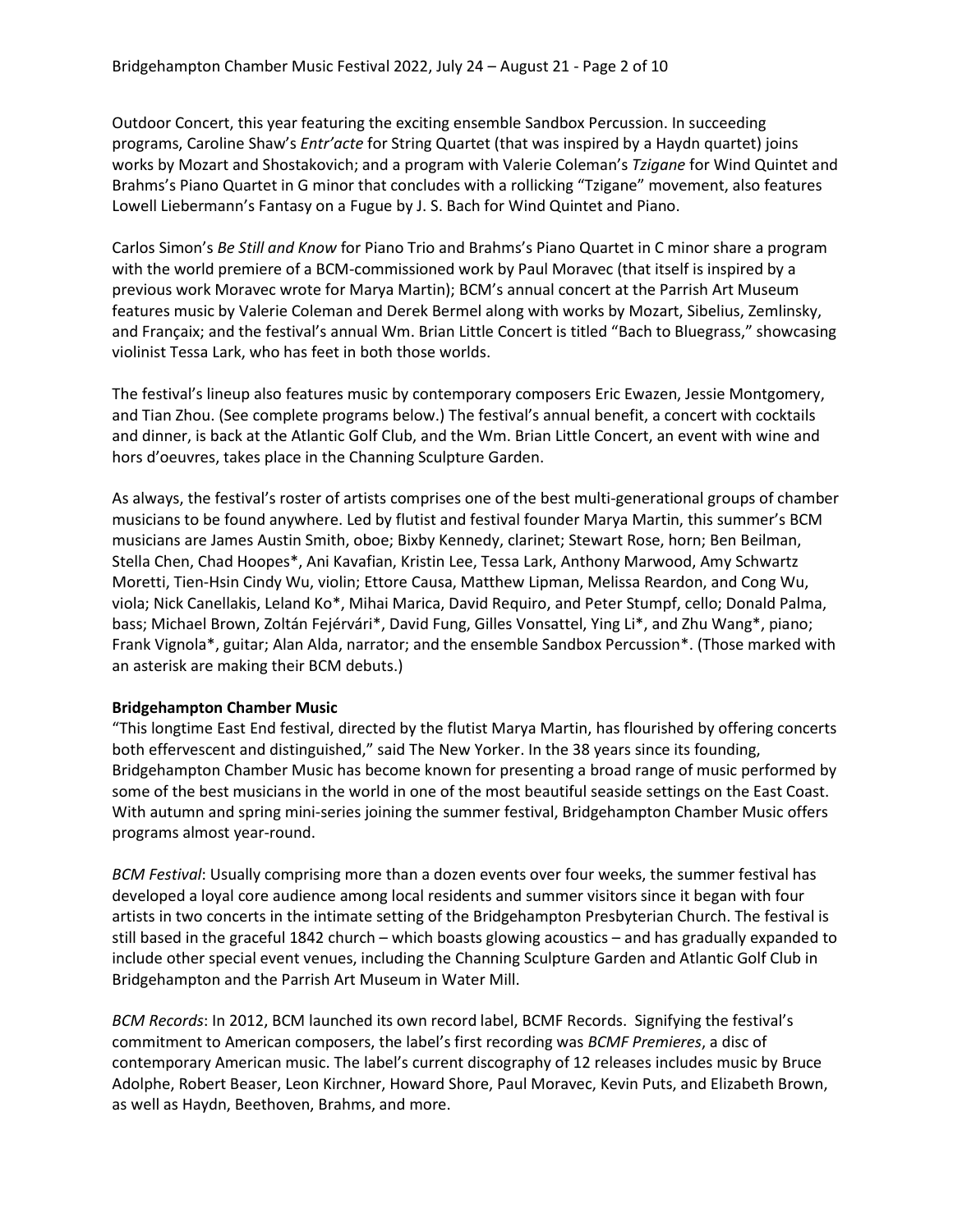*BCM Spring*: Convinced that there were music lovers looking for more opportunities to hear excellent chamber music year-round, BCM introduced its Spring series in 2015, and in 2017 expanded it from two concerts to three.

*BCM Autumn*: This concert series was launched in the fall of 2021.

Bridgehampton Chamber Music has a wide variety of performance videos and online programs from past seasons posted on its website and YouTube channel.

*BCM website "Watch & Listen" page*:<https://www.bcmf.org/watch-listen> *BCM YouTube channel*:<https://www.youtube.com/user/bcmfmusic>

#### [www.bcmf.org](http://www.bcmf.org/)

#### *Marya Martin*

Internationally acclaimed flutist Marya Martin enjoys a musical career of remarkable breadth and achievement. Gracefully balancing the roles of chamber musician, festival director, soloist, teacher, and supporter of musical institutions, she has performed throughout the world in such halls as London's Royal Albert Hall and Wigmore Hall, Sydney Opera House, Casals Hall in Tokyo, and other international venues.

A native of New Zealand, Ms. Martin studied at Yale University, and shortly thereafter moved to Paris to study with flutist Jean-Pierre Rampal. After winning top prizes in the Naumburg, Munich International, and Jean-Pierre Rampal International competitions, and the Concert Artists Guild and Young Concert Artists International Auditions—all within a two-year period—she returned to the U.S. and has since appeared as a soloist with major orchestras and at leading festivals and chamber music series throughout the country.

In 2006 she received a Distinguished Alumni Award from the University of Auckland, and in 2011 received the Ian Mininberg Distinguished Service Award from Yale University. Committed to expanding the flute repertoire, she has commissioned more than 20 new works. She most recently commissioned eight works for flute and piano comprising *Eight Visions*, an anthology published by Theodore Presser, and recorded them for the Naxos label. In 2011, Albany Records released *Marya Martin Plays Eric Ewazen*. Ms. Martin has been a faculty member of the Manhattan School of Music since 1996.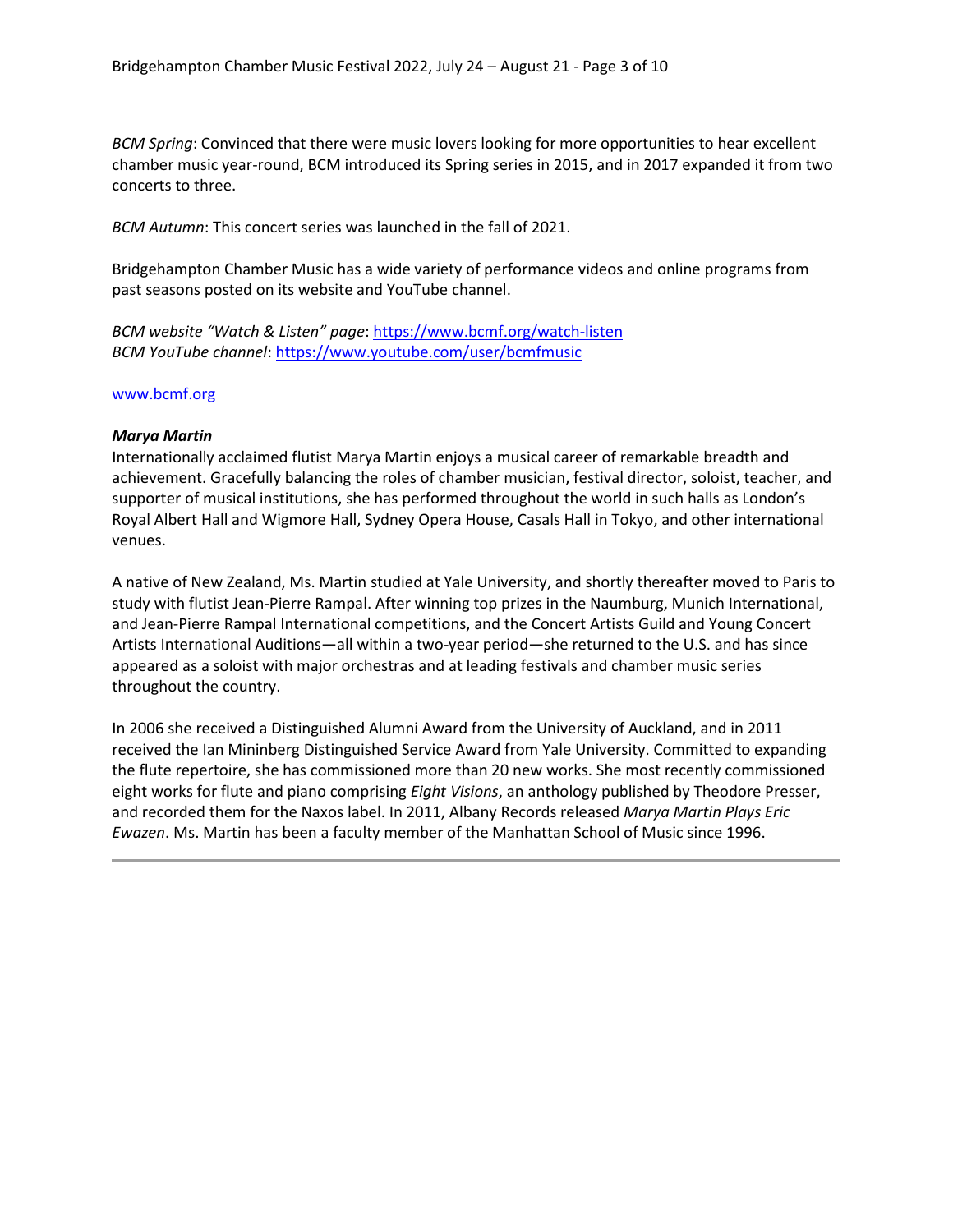## **Bridgehampton Chamber Music Festival 2022 Artists**

*Flute* Marya Martin

*Oboe* James Austin Smith

*Clarinet* Bixby Kennedy

*Bassoon* Peter Kolkay

*Horn* Stewart Rose

*Violin* Benjamin Beilman Stella Chen Chad Hoopes\* Ani Kavafian Tessa Lark Kristin Lee Anthony Marwood Amy Schwartz Moretti Tien-Hsin Cindy Wu

*Viola* Ettore Causa Matthew Lipman Melissa Reardon Cong Wu

*Cello* Nick Canellakis Leland Ko\* Mihai Marica David Requiro Peter Stumpf

*Bass* Donald Palma

*Piano* Michael Brown Zoltán Fejérvári\* David Fung Gilles Vonsattel Ying Li\* Zhu Wang\*

*Guitar* Frank Vignola\*

*Narrator* Alan Alda

*Ensemble* Sandbox Percussion\*

\*BCM Debut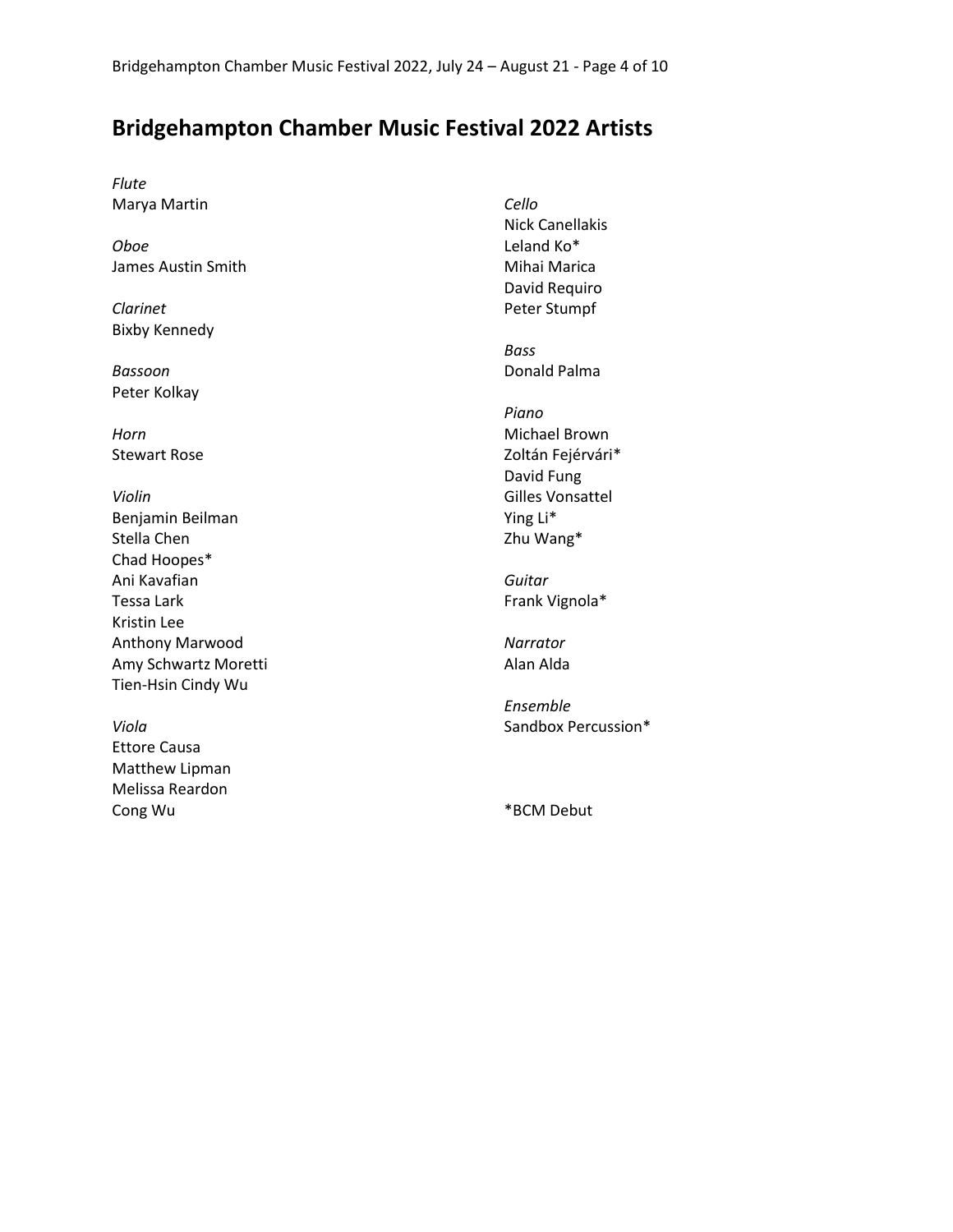### **BRIDGEHAMPTON CHAMBER MUSIC FESTIVAL 2022**

*Sunday, July 24, 2022, at 6pm Bridgehampton Presbyterian Church*

#### **Bridgehampton Chamber Music Festival: A Mozart Portrait with Alan Alda**

Wolfgang Amadeus Mozart: wunderkind, prolific composer, virtuoso pianist, creator of some of the most perfectly profound music in history. He lived life to the full and died, at 35, virtually penniless. Actor Alan Alda takes us on a journey that explores Mozart's life through his music and letters, painting an intimate portrait of a great artist.

All-Mozart Program Flute Sonata in F major, K. 12 Flute Quartet in D major, K. 285 Piano Trio in C major, K. 548 Piano Quartet in E-flat Major, K.493

Marya Martin, flute; Ani Kavafian, violin; Tien-Hsin Cindy Wu, viola; Leland Ko, cello; Ying Li, piano

Tickets: \$85, \$60, \$10 student ticket <https://www.bcmf.org/product-page/mozart-portrait-with-alan-alda-sun-july-24>

*Wednesday, July 27, 2022, at 6:00pm Bridgehampton Presbyterian Church Grounds*

#### **Bridgehampton Chamber Music Festival: Free Outdoor Concert with Sandbox Percussion**

The Free Outdoor Concert is back this summer with a bang, clank, ping, boom, and more! Nothing gets more elemental and back to basics than striking one object against another. Sandbox Percussion brings their unique style and stunning programming to Bridgehampton for the first time. Bring a picnic and a blanket, or sit under the tent in a seat provided just for you.

Sandbox Percussion: Jonathan Allen, Victor Caccese, Ian Rosenbaum, Terry Sweeney

Admission is free with registration at [www.bcmf.org](http://www.bcmf.org/) or by calling 212-741-9403. <https://www.bcmf.org/product-page/free-outdoor-concert-with-sandbox-percussion-july-27th>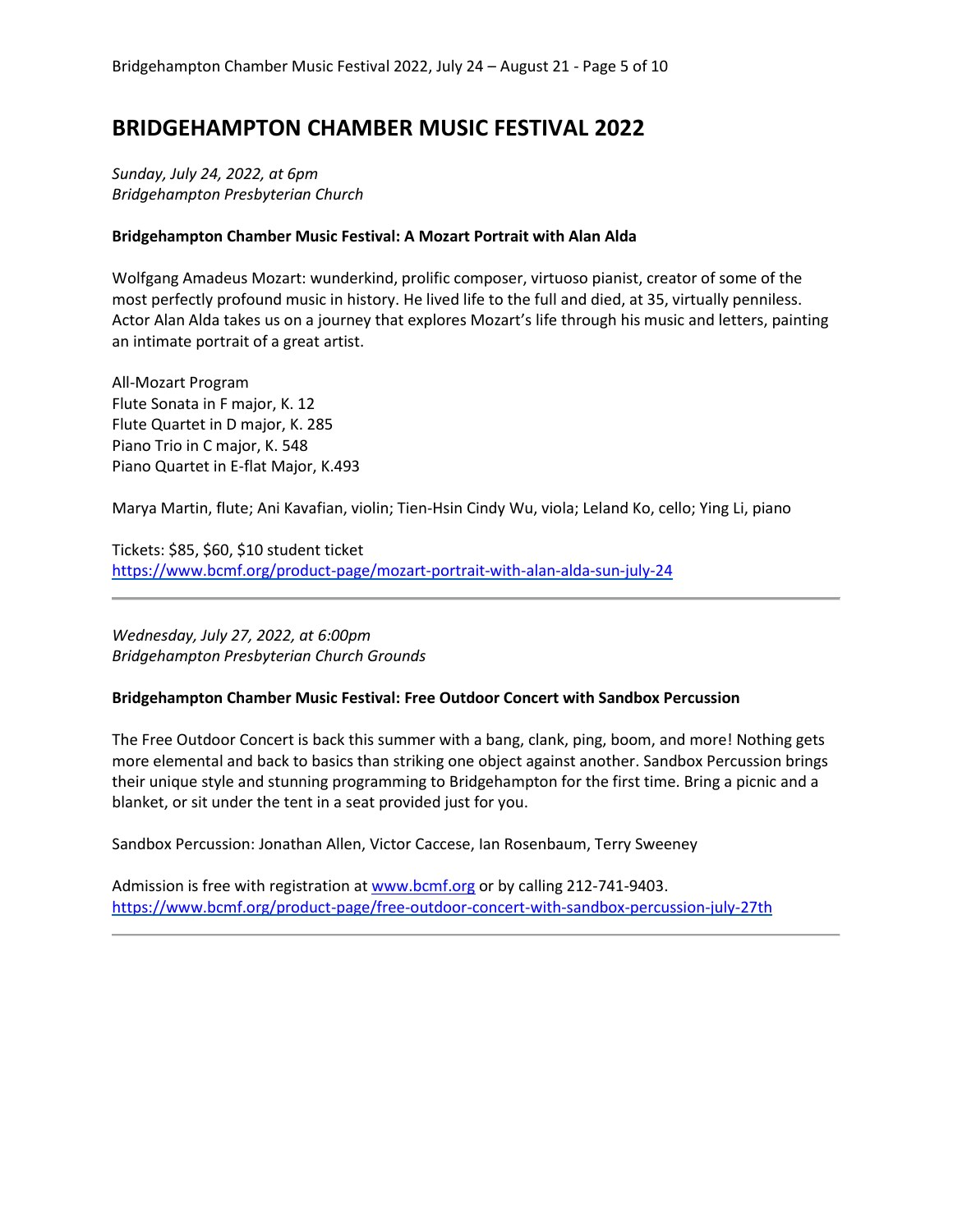*Saturday, July 30, 2022, at 6:30pm Atlantic Golf Club* 

#### **Bridgehampton Chamber Music Festival Annual Benefit: Life's a Journey**

In a time of upheaval and uncertainty, sometimes we need to take a moment to take stock of where we are, in this moment. This summer's annual benefit looks back and forward, with a beautiful and moving program sure to touch hearts. The BCM Board of Directors invites you to join them for a superb evening celebrating sublime music and friendship.

| William Grant Still | Folk Suite No. 1 for Flute, String Quartet, and Piano |
|---------------------|-------------------------------------------------------|
| Josef Suk           | Meditation on an Old Czech Chorale for String Quartet |
| Tian Zhou           | Viajé for Flute, Cello, and Piano                     |
| Antonin Dvořák      | Piano Quintet in A Major, Op. 81, 1st Movement        |

Marya Martin, flute; Chad Hoopes, violin; Tien-Hsin Cindy Wu, violin; Melissa Reardon, viola; David Requiro, cello; Zhu Wang, piano

Individual benefit tickets: \$1,500, \$2,000. Tables: \$15,000, \$25,000. For benefit ticket information, call Michael Lawrence at 212-741-9073. <https://www.bcmf.org/product-page/annual-benefit-joy-in-gathering>

*Sunday, July 31, 2022, at 6pm Bridgehampton Presbyterian Church*

#### **Bridgehampton Chamber Music Festival: Travels with Dvořák**

Continuing on this summer's journey, Telemann's amazing and witty musical depiction of Jonathan Swift's *Gulliver's Travels* gets us going in the right direction. While Eric Ewazen's work reflects on the pandemic and looks toward brighter days, Dvořák's breathtaking Op. 81 Piano Quintet assures us that all is right in the world.

|                | Georg Philip Telemann Suite for Two Violins, "Gulliver's Travels" TWV40:108 |
|----------------|-----------------------------------------------------------------------------|
| Eric Ewazen    | A Season of Our Times for Flute, String Quartet, and Piano                  |
| Antonin Dvořák | Piano Quintet in A Major, Op. 81                                            |

Marya Martin, flute; Chad Hoopes, violin; Tien-Hsin Cindy Wu, violin; Melissa Reardon, viola; David Requiro, cello; Zhu Wang, piano

Tickets: \$75, \$50, \$10 student ticket <https://www.bcmf.org/product-page/travels-with-dvo%C5%99%C3%A1k-sun-july-31>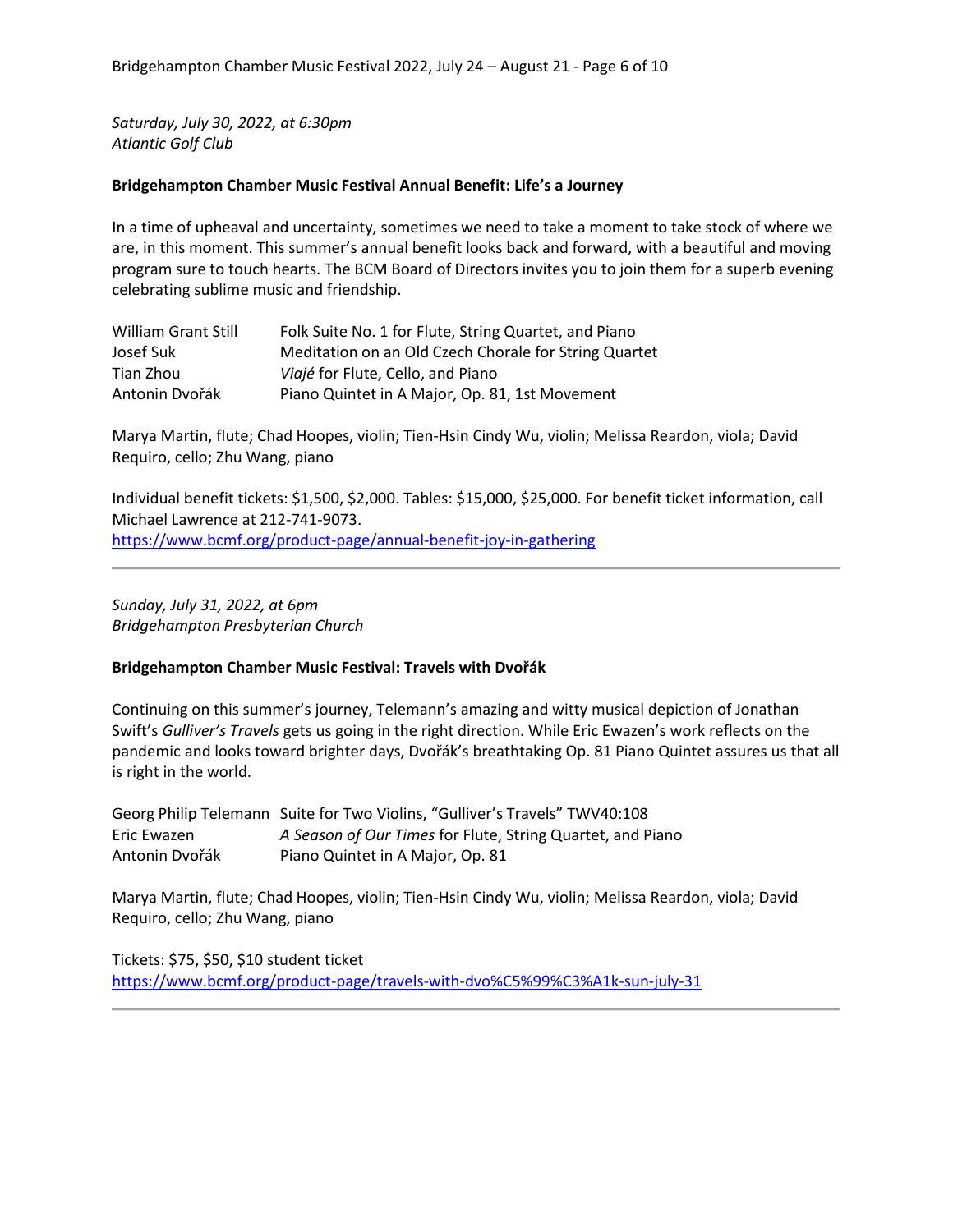*Thursday, August 4, 2022, at 6pm Bridgehampton Presbyterian Church*

#### **Bridgehampton Chamber Music Festival: At the Core, Beethoven**

At the heart of this program lies Beethoven's Mozart-inspired Quintet for Winds and Piano. Framing it are a tongue-in-cheek trio by American composer William Bolcom inspired by Beethoven's teacher Joseph Haydn, and Louis Spohr's beautifully balanced Septet. Spohr was not only an admirer and contemporary of Beethoven's, but also a friend.

| William Bolcom | Introduction and Rondo: Haydn go Seek for Piano Trio                     |
|----------------|--------------------------------------------------------------------------|
|                | Ludwig van Beethoven Quintet for Winds and Piano, Op. 16                 |
| Louis Spohr    | Septet in A Major for Flute, Clarinet, Bassoon, Horn, violin, Cello, and |
|                | Piano, Op. 147                                                           |

Marya Martin, flute; Bixby Kennedy, clarinet; James Austin Smith, oboe; Peter Kolkay, bassoon; Stewart Rose, horn; Stella Chen, violin; Nicholas Canellakis, cello; Michael Brown, piano

Tickets: \$75, \$50, \$10 student ticket <https://www.bcmf.org/product-page/At-the-core-Beethoven-thu-aug-4>

*Sunday, August 7, 2022, at 6pm Bridgehampton Presbyterian Church*

#### **Bridgehampton Chamber Music Festival: Liebermann/Coleman/Brahms**

"Tzigane" is another term for a "Hungarian Gypsy," and the music of the Roma has fascinated composers for generations. Among them are both Brahms, whose G minor Piano Quartet ends with a rollicking "Tzigane" dance movement., and Valerie Coleman, who explores this music in a modern context. We open the program with another tribute to sounds from the past: Lowell Liebermann's take on a theme of Bach.

| Lowell Liebermann | Fantasy on a Fugue by J. S. Bach for Wind Quintet and Piano |
|-------------------|-------------------------------------------------------------|
| Valerie Coleman   | Tzigane for Wind Quintet                                    |
| Johannes Brahms   | Piano Quartet in G minor, Op. 25                            |

Marya Martin, flute; Bixby Kennedy, clarinet; James Austin Smith, oboe; Peter Kolkay, bassoon; Stewart Rose, horn; Stella Chen, violin; Cong Wu, viola; Nicholas Canellakis, cello; Michael Brown, piano

Tickets: \$75, \$50, \$10 student ticket <https://www.bcmf.org/product-page/liebermann-coleman-brahms-sun-aug-7>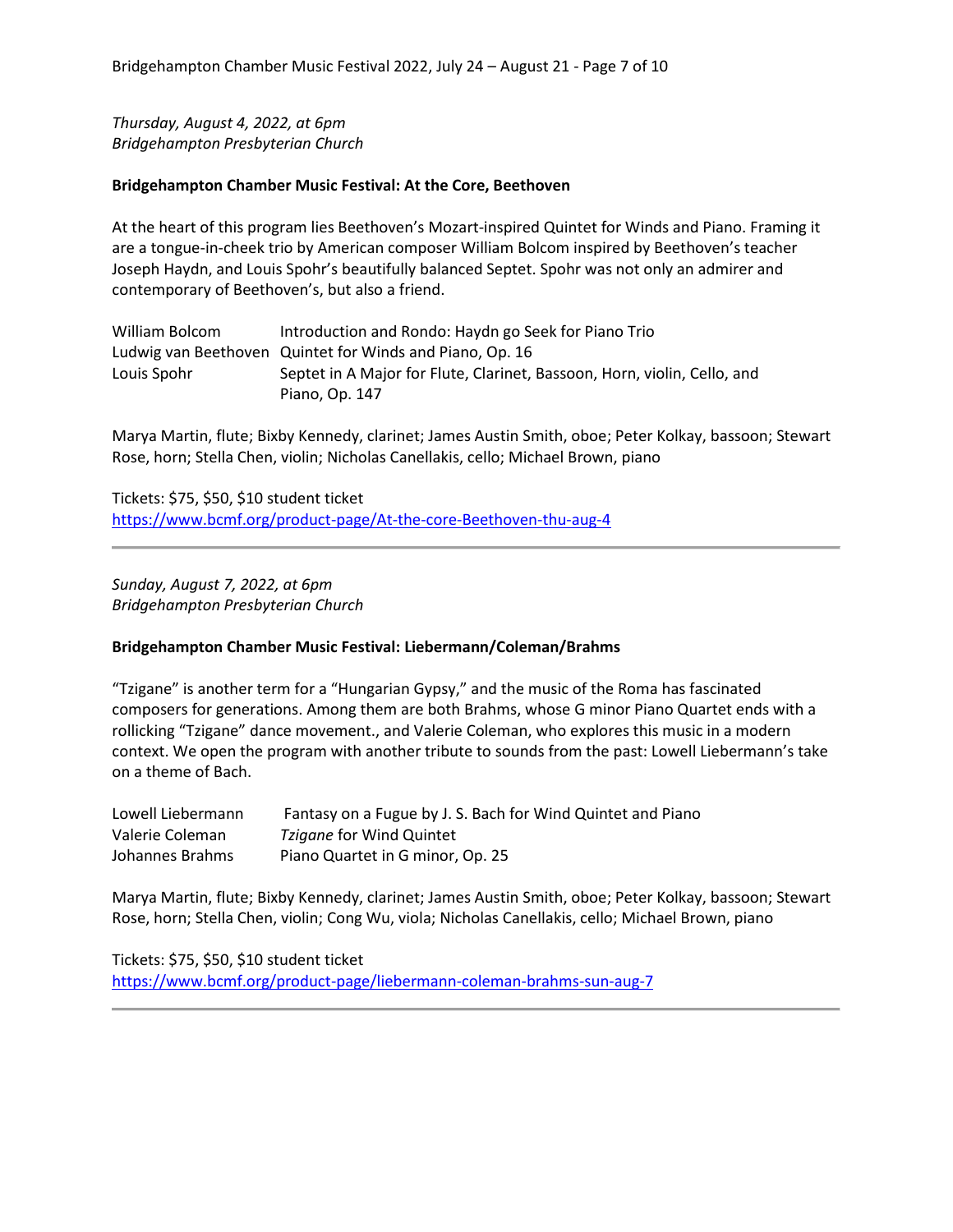*Monday, August 8, 2022, at 6:00pm Parrish Art Museum*

#### **Bridgehampton Chamber Music Festival: BCMF @ the Parrish**

Continuing our partnership with the Parrish Art Museum, this program brings together music that traverses many cultures and times. From Mozart's crystalline Oboe Quartet to Derek Bermel's Ghanaian dance-inspired *Wanderings* for wind quintet, one theme rings true – that music truly does bring everyone together in ways that nothing else can.

| Valerie Coleman                | <b>Emoja for Wind Quintet</b>                           |
|--------------------------------|---------------------------------------------------------|
| Jean Sibelius                  | String Trio in G minor                                  |
| Alexander Zemlinsky            | Humoreske for Wind Quintet                              |
| Jean Françaix                  | <b>String Trio</b>                                      |
| <b>Wolfgang Amadeus Mozart</b> | Quartet for Oboe, Violin, Viola, and Cello, K. 370/368b |
| Derek Bermel                   | <b>Wanderings for Wind Quintet</b>                      |

Marya Martin, flute; Bixby Kennedy, clarinet; James Austin Smith, oboe; Peter Kolkay, bassoon; Stewart Rose, horn; Stella Chen, violin; Cong Wu, viola; Nicholas Canellakis, cello

Tickets: \$35 <https://www.bcmf.org/product-page/bcmf-the-parrish-mon-aug-8>

*Thursday, August 11, 2022, 6:00pm Bridgehampton Presbyterian Church*

#### **Bridgehampton Chamber Music Festival: Shostakovich/Shaw/Mozart - Clarity and Beauty**

From Shostakovich's trio, which he wrote as a lovelorn 16-year-old, to Caroline Shaw's evocative reflections on a work of Haydn's, to Mozart's darkness-to-light Piano Quartet in G minor, stories of heartache, wistful remembrances, and triumph over adversity intertwine and unfold throughout this program.

| Dmitri Shostakovich            | Trio in C minor for Violin, Cello, and Piano, Op. 8 |
|--------------------------------|-----------------------------------------------------|
| Caroline Shaw                  | Entr'acte for String Quartet                        |
| <b>Wolfgang Amadeus Mozart</b> | Piano Quartet in G minor, K. 478                    |

Anthony Marwood, violin; Amy Schwartz Moretti, violin; Ettore Causa, viola; Peter Stumpf, cello; David Fung, piano

Tickets: \$75, \$50, \$10 student ticket <https://www.bcmf.org/product-page/shostakovich-shaw-mozart-thurs-aug-11>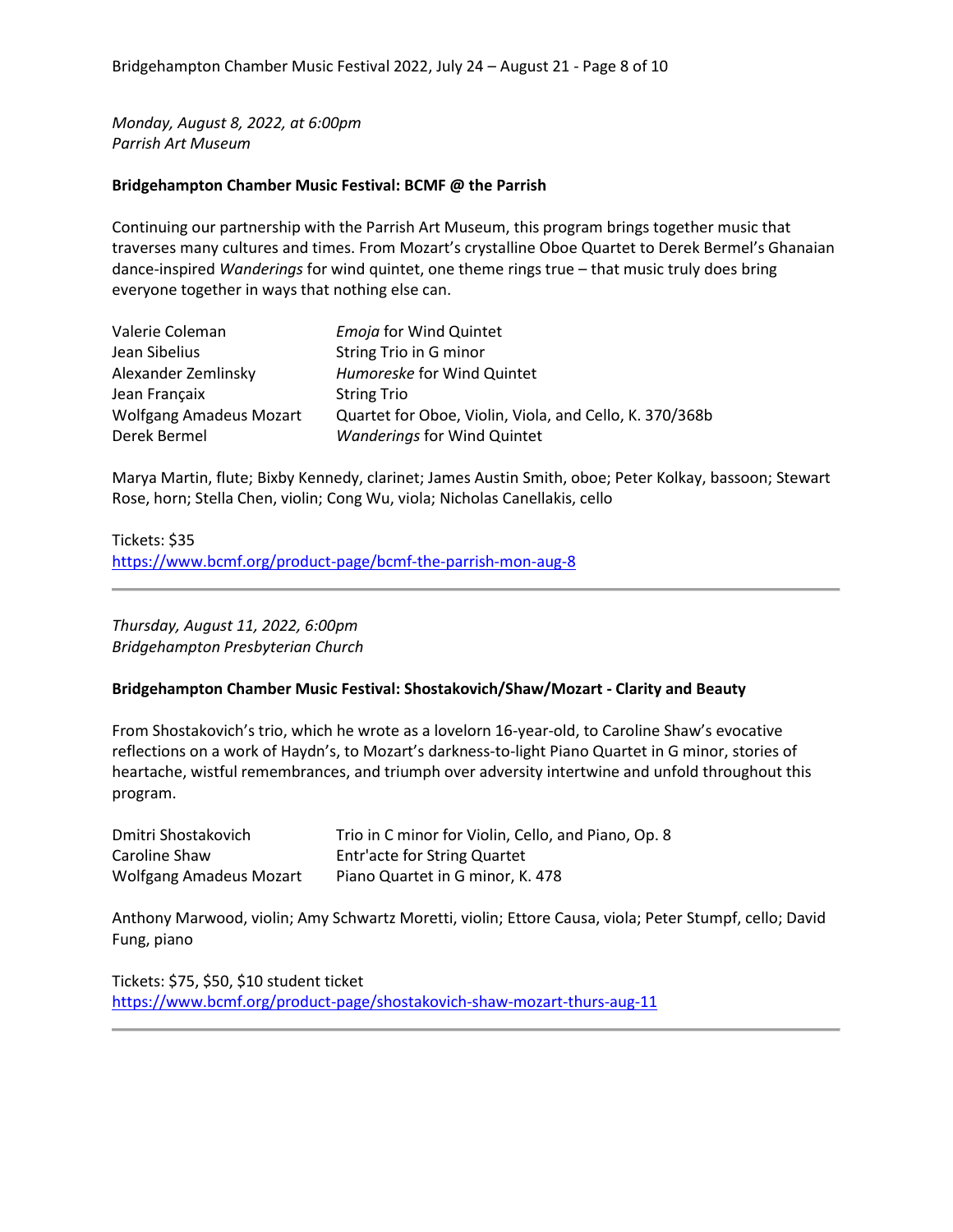*Sunday, August 14, 2022, at 6pm Bridgehampton Presbyterian Church*

#### **Bridgehampton Chamber Music Festival: Brahms and More**

Brahms's C minor Piano Quartet had a tortured birth, with roots going back 20 years to his unresolved love for Clara Schumann. While that work is full of dark drama and uncertainty, Carlos Simon's trio that opens the program is all about a calm inner peace. In between is a new BCM-commissioned work by Paul Moravec whose roots go back almost 20 years, to a work originally commissioned by Marya Martin called *Nancye's Song*.

| Carlos Simon    | Be Still and Know for Piano Trio                               |
|-----------------|----------------------------------------------------------------|
| Paul Moravec    | New Work for Flute, String Quartet, and Piano (World premiere, |
|                 | BCM commission)                                                |
| Johannes Brahms | Piano Quartet in C minor, Op. 60                               |

Marya Martin, flute; Anthony Marwood, violin; Amy Schwartz Moretti, violin; Ettore Causa, viola; Peter Stumpf, cello; Gilles Vonsattel, piano

Tickets: \$75, \$50, \$10 student ticket <https://www.bcmf.org/product-page/brahms-and-more-sun-aug-14>

*Friday, August 19, 2022, at 6:00pm Channing Sculpture Garden*

#### **Bridgehampton Chamber Music Festival Wm. Brian Little Concert: Bach to Bluegrass**

What do the Baroque and bluegrass have in common? The brilliant violinist Tessa Lark has a foot in both the classical and bluegrass worlds, and she and her BCM colleagues are prepared to treat you to a unique and unforgettable experience. Add delicious food and Channing Daughters wine in the Channing Sculpture Garden and you have a perfect evening.

Marya Martin, flute; Ben Beilman, violin; Kristin Lee, violin; Tessa Lark, violin; Matthew Lipman, viola; Mihai Marica, cello; Don Palma, bass; Frank Vignola, guitar

Tickets: \$175 <https://www.bcmf.org/product-page/copy-of-wm-brian-little-concert-bach-to-bluegrass-fri-aug-19>